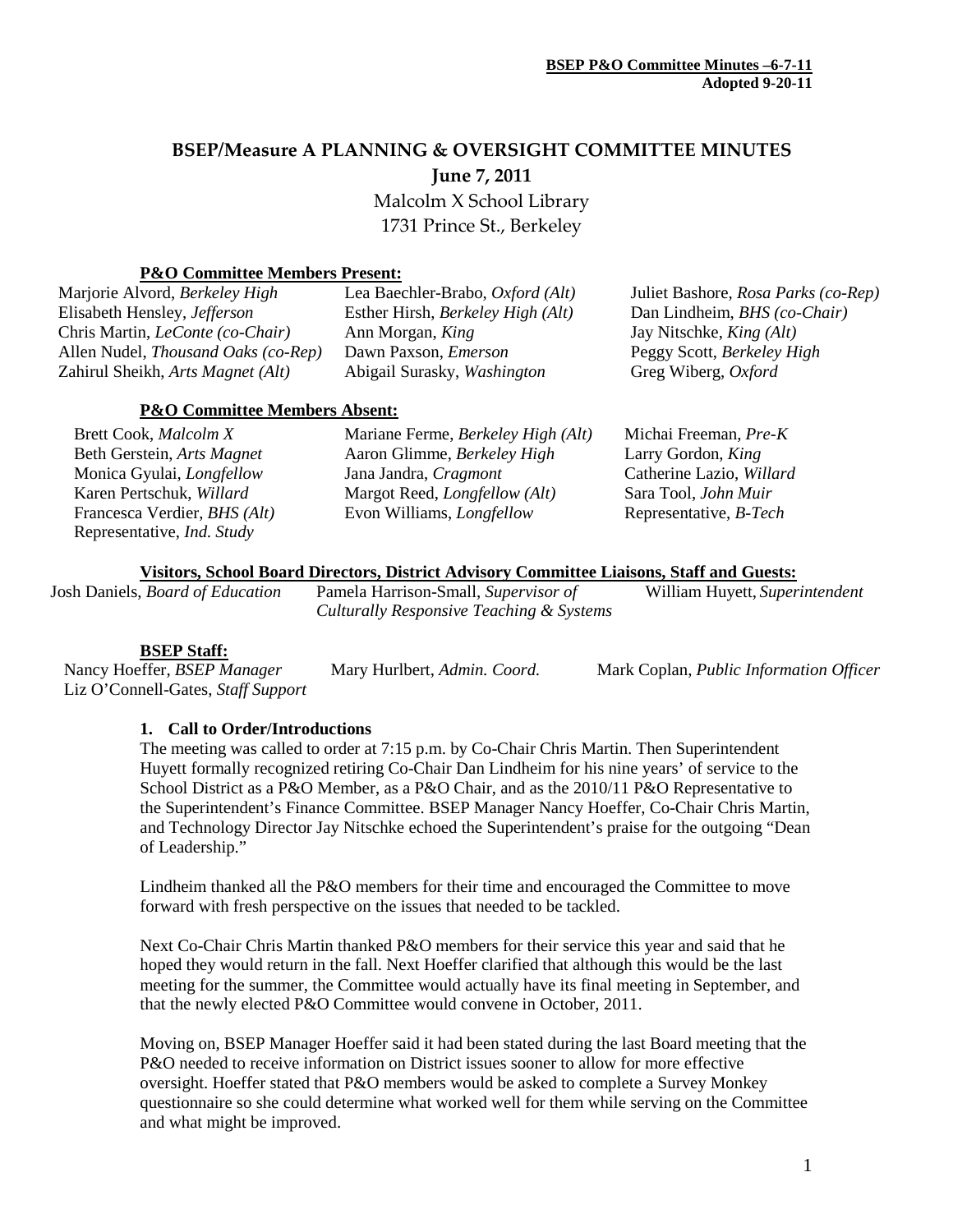Mary Hurlbert clarified that School Governance Council elections take place in September, and the elected members would meet in October to select their P&O reps. She asked that anyone who knew they were leaving their school or anyone interested in joining the P&O should notify their principal(s) because the goal was to have P&O representative elected by mid-October.

# **2. Comments on BHS Students' Weak California Standardized Test (CST) Scores during 2003-2009.**

# *P&O Member Esther Hirsh*

Hirsh expressed her dismay upon viewing online documents, prepared by BUSD's Department of Curriculum and Assessment, showing a precipitous decline in the BHS students' academic scores, especially math, between 2003 and 2009. It was mentioned that an upswing in CST scores had been seen in 2010.

Co-Chair Chris Martin tabled this discussion until public comment as the topic was not on the agenda.

# **3. Site Plans for 2011-12**

#### *Mary Hurlbert, Admin. Coordinator, BSEP*

Mary Hurlbert distributed handouts and explained that P&O members had before them a cover letter and a Summary of BSEP's School Site Discretionary Funds for FY 2012, which the Board would receive tomorrow night. She pointed out that the cover letter called the Board's attention to the fact that "[school site] budgets are now providing substantial support for such essential school programs such as Literacy coaching, ULSS/RtI coordination, mental health counseling, and more." Hurlbert said the letter also pointed out that BSEP, and PTA funds, originally intended for enrichment, were now being used to fund academic and mental health programs.

BSEP's Administrative Coordinator explained that the Consolidated School Plan was a compliance document for the State of California which tracked different 'pots' of monies going to BUSD: State, Federal, PTA, BSEP dollars, etc.

Mention was then made of the growing intensity around PTA budgets where concerns of inequity were growing because of some schools ability to raise substantial sums of money while others struggle.

Next, Josh Daniels, Board Liaison to the P&O, took time to convey a message of thanks to the Committee from Board President Beatrice Leyva-Cutler and her fellow Board members. Then Daniels reported that on May 25, 2011 Co-Chair Chris Martin had gone before the Board and had read a statement expressing the P&O Committee's concerns about a sizeable amount of BSEP's funds being diverted to fund the Universal Learning Support System program (ULSS.) Daniels explained that during discussion that followed, the Board had requested that future statements from the P&O come with more information, evaluation, and analysis of the program(s) being addressed. Daniels said that he had not communicated that information to the P&O and that he should have done so in his role as Liaison. Daniels said that early in the next school year, after discussions with the Board, BSEP manager Hoeffer, and the P&O Chair(s), he would craft a working-document detailing the information the Board would like to have in the future.

Chris Martin recalled that during his statement to the Board, Board Member Leah Wilson had asked whether the P&O was particularly solely worried about large amounts of BSEP's funds being used to support ULSS, or whether the P&O had general concerns about usage of BSEP funds. The Co-Chair said that at the time, because the statement he had pertained solely to ULSS, he had responded that the Committee was mainly worried about BSEP's funding ULSS to such a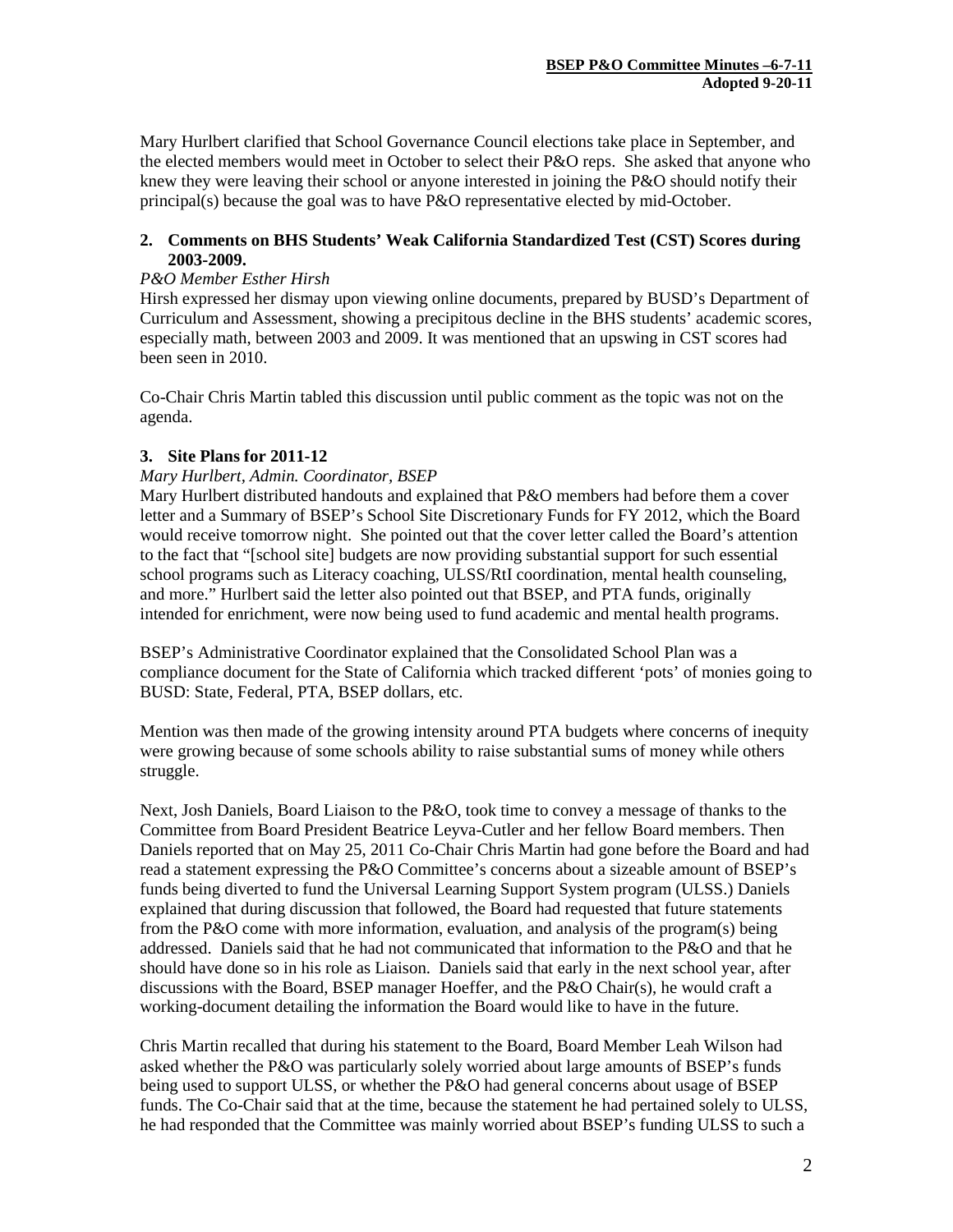degree. Martin then urged the P&O to prepare statements about the Committee's general concerns about encroachment into funds intended for enrichment programs.

# **4. P&O Member Orientation Series I: Engagement through Culturally Responsive Teaching**

*Pamela Harrison-Small, Supervisor of Culturally Responsive Teaching & Systems* Harrison-Small began her presentation by distributing written materials that gave an overview of her office's goals and also defined the meaning of 'Educational Equity.' She said the Educational Equity definition was crafted in 2008 by the District Equity Team.

The Supervisor of Culturally Responsive Teaching and Systems said the Equity Team, which she co-chairs with Superintendent Huyett, was creating an equity rubric that would be used in all schools starting in October 2011. Harrison-Small said the rubric would be used to measure equity work at all schools across the district. She explained that during the first year schools would self audit their equity work and in subsequent years the District would send in a team to audit equity work to ensure a unified vision at BUSD.

When asked to define 'Educational Equity' in her own words, Harrison-Small explained it as "Every student at every school having access to a great educational experience and an experience that will prepare them for their future."

She said her job was to look at school-site data, to look at and analyze the achievement gap data at particular school sites, and to help sites come up with a plan to close that achievement gap. Harrison-Small said the achievement gap at BUSD was based on ethnicity. She said her office was therefore focusing on how culture and language contributed to children's academic experience and how culture and language could be harnessed to garner academic success.

Pointing to a list of District-wide services, Harrison-Small said her office had focused on Professional Development this year and that this new approach would continue in an effort to disseminate a cohesive message to certificated and classified staff. The Supervisor said that whether she was visiting school sites or offering a District-wide presentation, she now asked that both classified and certificated staff attend her seminar. She shared that forty people would attend training once school got out and that there was already a waitlist of fifteen. Harrison-Small said she was excited that people were requesting these trainings.

Continuing, Harrison-Small said her office was proposing to evaluate programs at different sites and that this year she had worked at Berkeley Arts Magnet, Cragmont, John Muir, Thousand Oaks, and Malcolm X. She said she had less work at Berkeley High School (BHS) because the National Equity Project and Shiraki Holly already were working there. She said the National Equity Project was working at John Muir and Le Conte and that part of her job included collaborating with a variety of organizations/individuals working on equity.

Harrison-Small said she was sometimes invited into school sites to give technical assistance on resolving site-specific problems, but the bulk of her work centered on working with the Equity Team to develop its plan. She said the varied work sometimes involved working with parents, and other times working with principals on equity challenges. Harrison-Small said that the Office of Community and Family Partnership had decided to involve her in their efforts because they knew she had established a strong relationship with the African American community and the Latino community while offering workshops to BUSD parents. Harrison-Small explained that those workshops had focused on showing parents how to help kids attain academic success, how to understand the school culture, how to navigate the system, and how to forge partnerships.